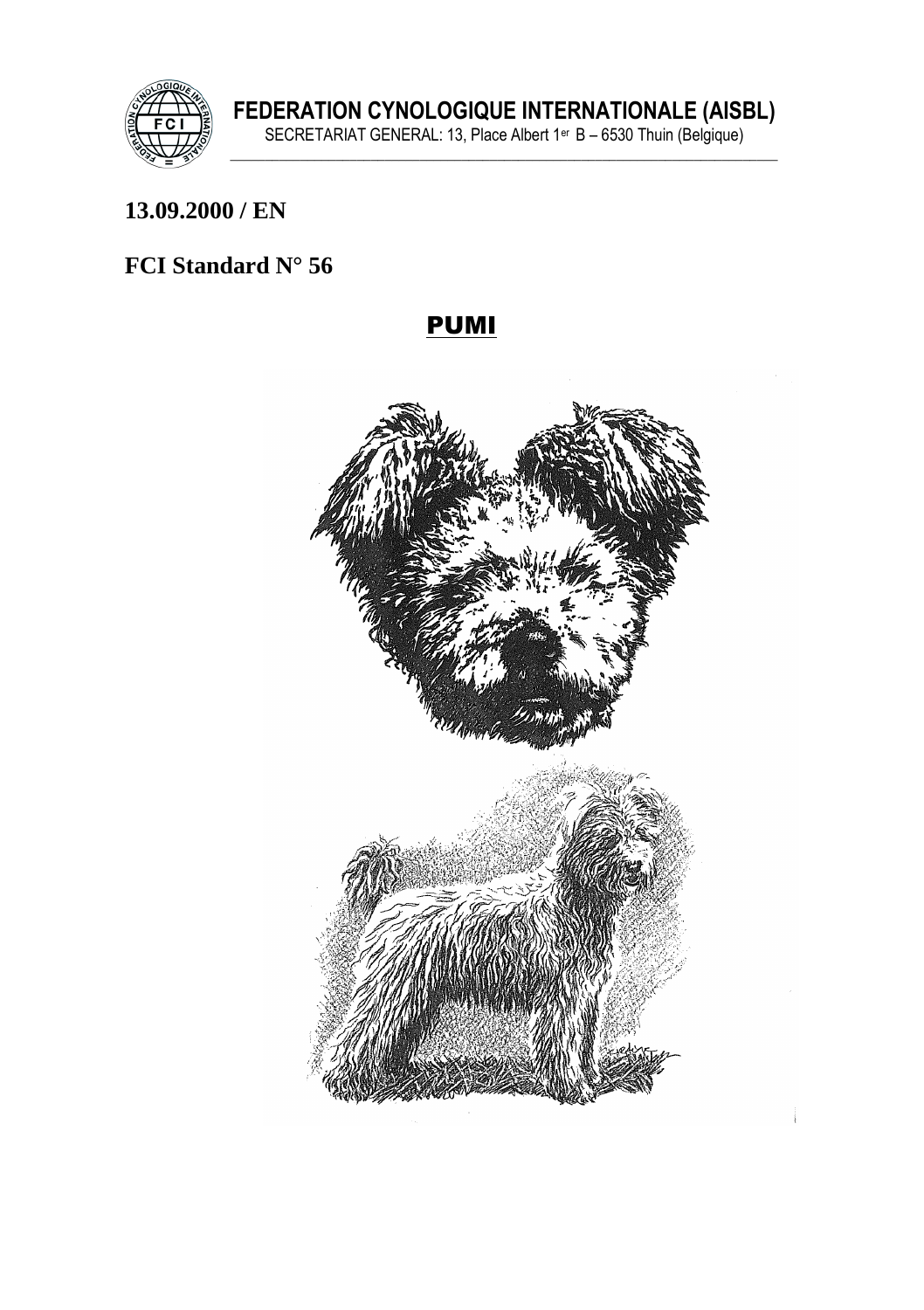**TRANSLATION**: Mrs C. Seidler and Mrs Elke Peper. Official language (DE).

#### **ORIGIN**: Hungary.

#### **DATE OF PUBLICATION OF THE OFFICIAL VALID STANDARD**: 06.04.2000

**UTILISATION**: Herding dog of Terrier type. Also suitable for herding larger types of animals. His scenting ability is well developed. Has excellently proved his worth when combatting wild beasts of prey and rodents. Excellent house pet, can definitely be kept indoors. Needs plenty of exercise. Is an excellent companion and sporting dog.

**FCI-CLASSIFICATION**: Group 1 Sheepdogs and Cattle Dogs (except Swiss Cattle Dogs). Section 1 Sheepdogs. Without working trial.

**BRIEF HISTORICAL SUMMARY**: The Pumi came into being during the  $17<sup>th</sup>$  to the  $18<sup>th</sup>$  century in Hungary by crossbreeding the primitive Puli with imported German and French dogs of Terrier type with prick ears. It has been recognised as an independent breed at the beginning of the  $20<sup>th</sup>$  century.

**GENERAL APPEARANCE**: The Pumi is a cheerful, medium sized herding dog of Terrier type. His Terrier character is most obvious in his head. The foreface is elongated and the upper third of the otherwise prick ears is bending forward. The conformation is square. Because of his constant alertness, his neck carriage is higher than normal. The wavy coat of medium length forms curls. The Pumi can have various colours but must always be of one solid colour.

# **IMPORTANT PROPORTIONS:**

The body length is equal to the height at the withers.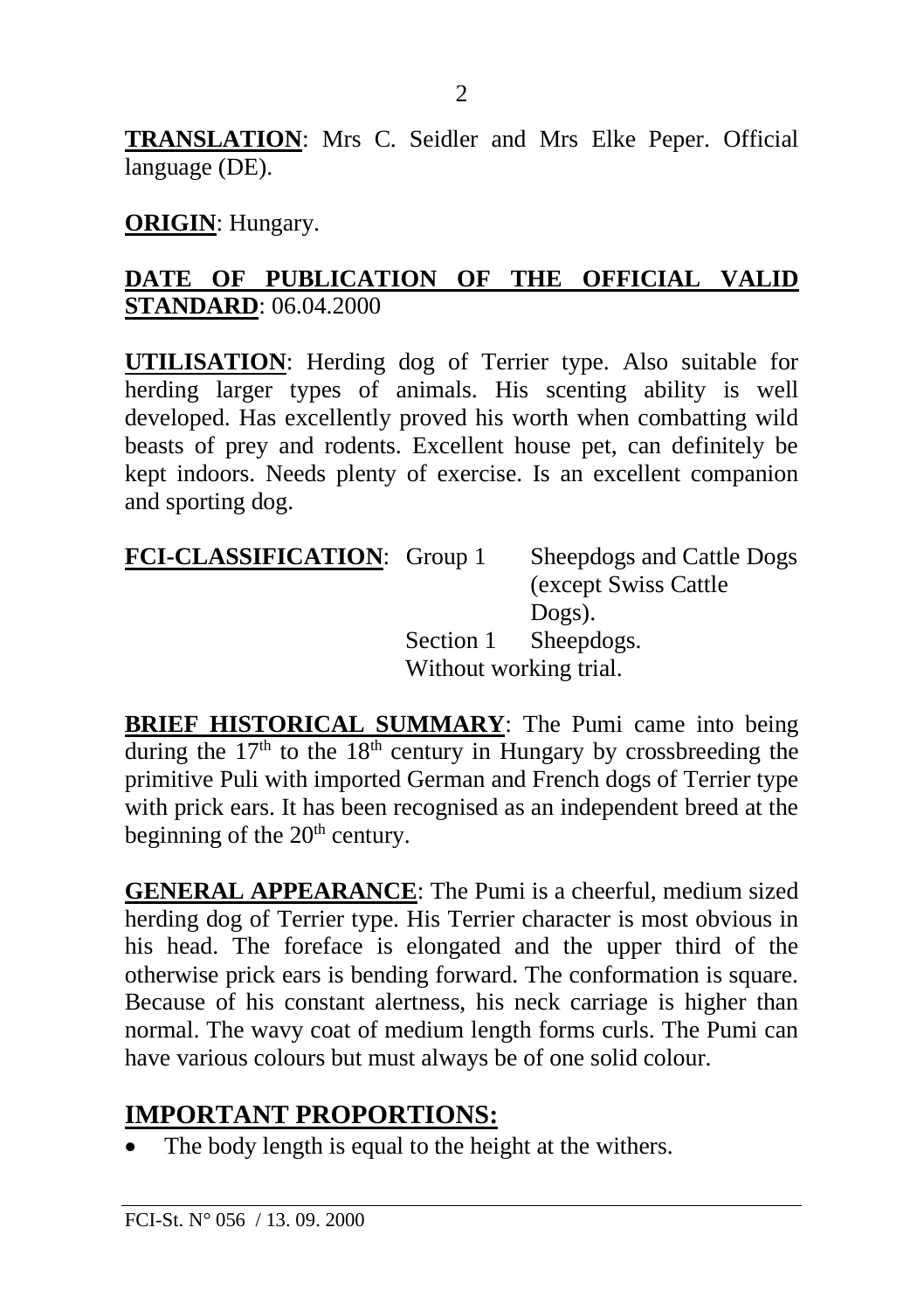- The depth of the brisket is slightly less than half of the height at the withers.
- The length of the muzzle is slightly less than half of the total length of the head.
- The length of the neck is equal to the length of the head and is 45 % of the height at the withers.

**BEHAVIOUR / TEMPERAMENT:** This rather lively herding dog has a restless temperament. Extremely bold, a little suspicious towards strangers. As a result of his sensible behaviour, his liveliness and his expressiveness, he attracts attention always and everywhere. The Pumi is rather noisy. His whole appearance embodies thirst for action and because of his restlessness and activity, all parts of his body are constantly on the move. He is always active and ready for duty. A shy or phlegmatic behaviour are untypical of the breed.

**HEAD**: Relatively long and narrow. The shape of the head is characterised by the elongated muzzle.

### CRANIAL REGION:

Skull: The top of the head is relatively broad and domed. The long forehead is only slightly domed and flat seen from the side. The superciliary ridges are moderately developed.

Stop: Barely perceptible, the forehead running an almost straight line between the eyebrows towards the bridge of the nose.

#### FACIAL REGION:

Nose: Narrow, bluntly cut-off. Always black in all coat colours.

Muzzle: The bridge of the nose is straight. The elongated facial region tapers towards the nose but is never pointed.

Lips: Tight-fitting to the teeth, dark pigmented.

Jaws/Teeth: Strong jaws. The strong, well developed teeth are white. Regular, complete scissor bite according to the dentition formula. Cheeks: Well muscled.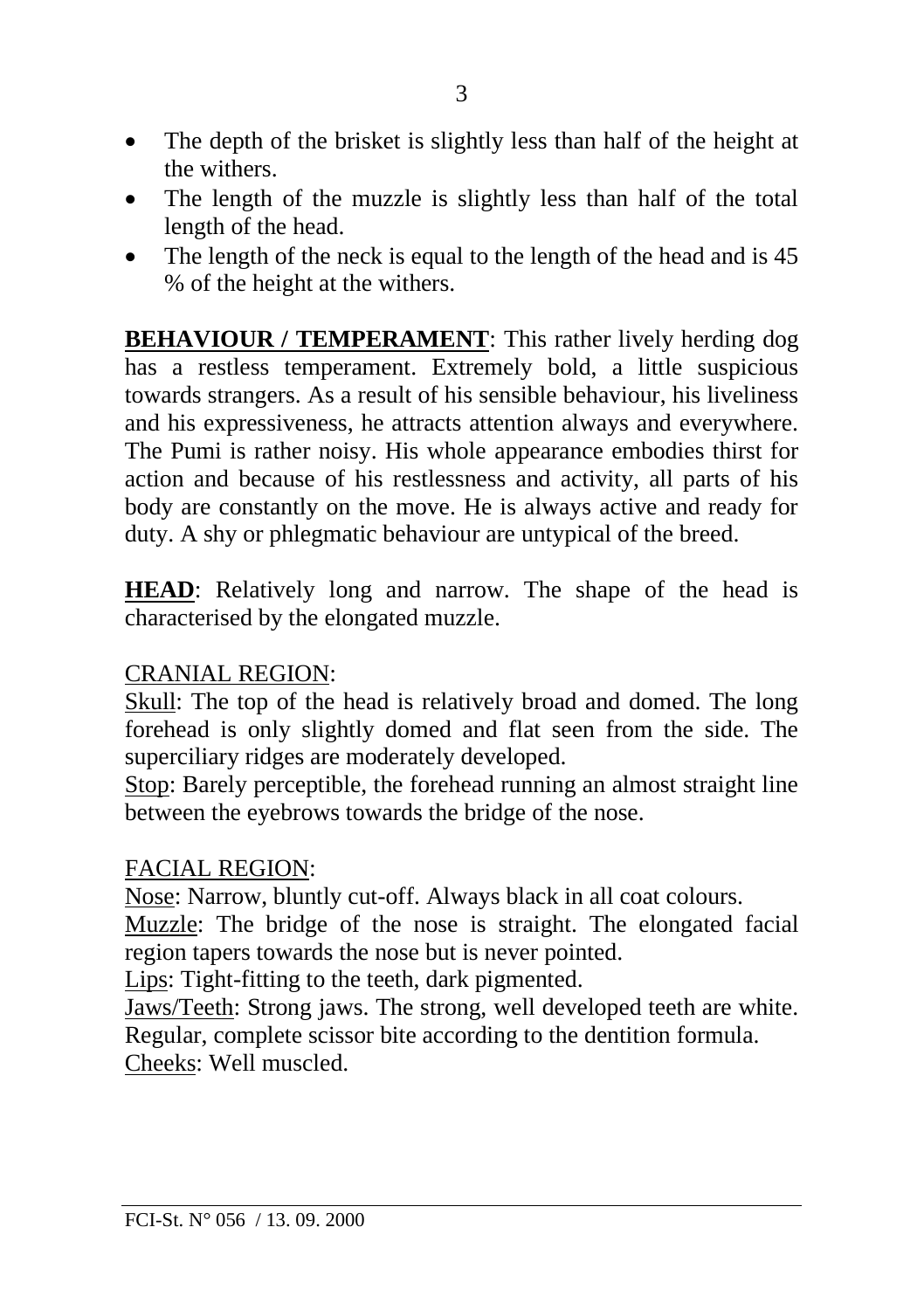**EYES**: Set moderately wide apart, slightly oblique. Medium sized oval, dark brown slit-eyes. The expression is lively and intelligent*.* The eye-lids are tight and close-fitting to the eyeballs and well pigmented.

**EAR**: The upright ears are set on high, the upper third of the ears bending forward. The medium sized, even ears show a reverse Vshape. They show alert reactions to all stimulations.

**NECK**: Of medium length, little arched, well muscled, forming an angle of 50 to 55 degrees to the horizontal. The skin at the throat is tight, dry, without folds.

**BODY**: Well developed muscles, dry, exceptionally taut and tough. The breed is particularly lean and of harmonious appearance.

Topline: Straight.

Withers: Pronounced, long, sloping towards rear.

Back: Short, straight and taut.

Loins: Short, firmly coupled, straight.

Croup: Short, slightly sloping, of medium breadth.

Chest: The forechest is straight, not broad, rather deep. Ribs slightly arched, rather flat. The brisket is deep, long and reaches to the elbows.

Underline and belly: Tight, tucked up towards rear.

**TAIL**: The high set tail forms a wide circle above the croup. The hair on the underside of the tail is 7 to 12 cm long, wiry standing apart, with little undercoat. A natural stumpy tail or tail docking are not permitted.

# **LIMBS**

### FOREQUARTERS:

General appearance: The front legs, placed under the forechest, support the body like pillars. They are vertical, parallel and not too wide apart.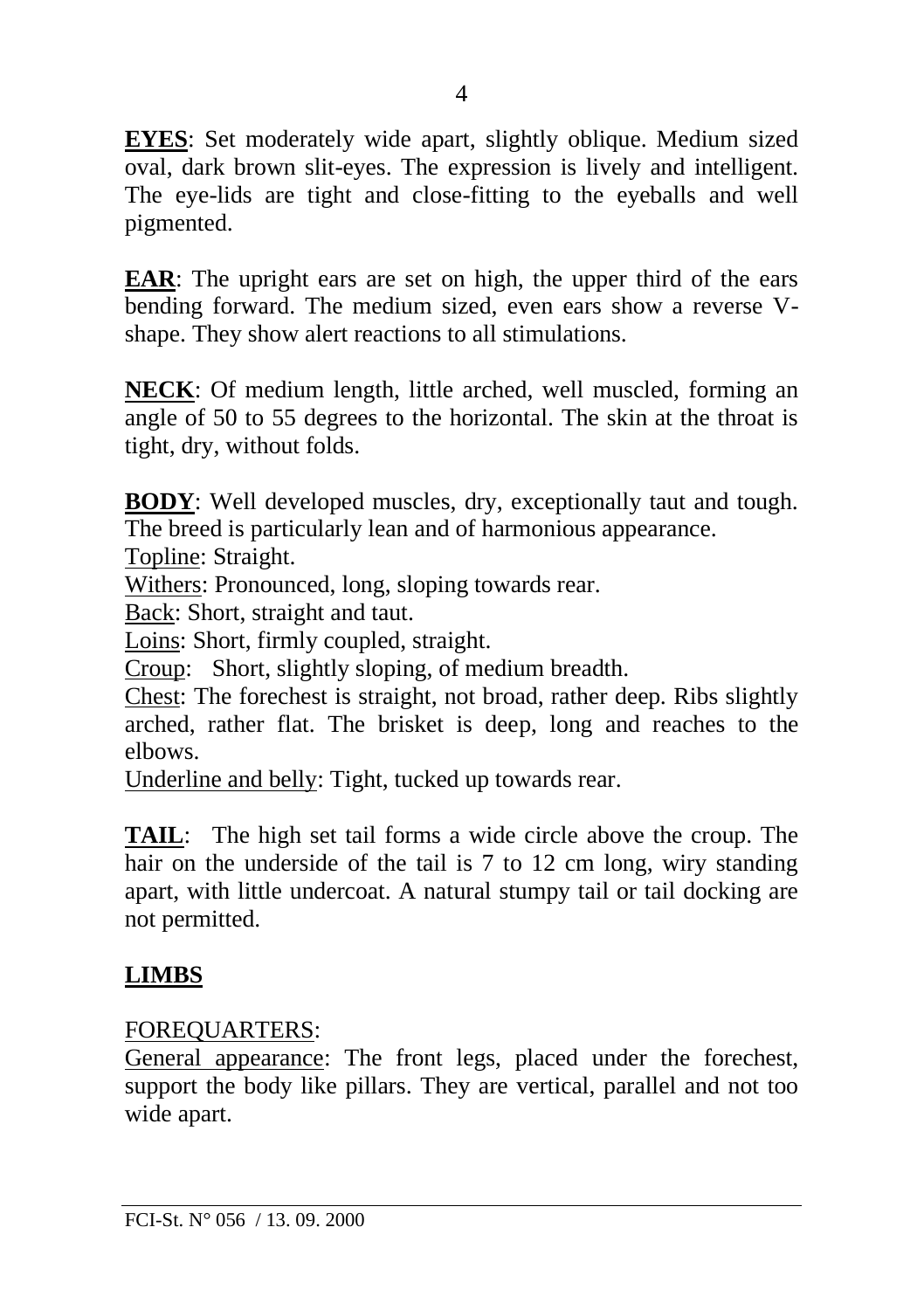Shoulder: The shoulder blade is long and a little steep. Angle to the horizontal is approximately 55 degrees. The points of the shoulder blades are placed vertically above the deepest point of the brisket.

Upper Arm: Short and well muscled. The shoulderblade and the upper arm form an angle of 100 to 110 degrees.

Elbow: Close-fitting to the body.

Forearm: Long, gaunt.

Pastern: Steep.

Forefeet: Rounded cat feet with well knit toes. The pads are springy. Nails strong, black or slate grey.

#### HINDQUARTERS:

General appearance: The hindlegs are very strong. Seen from the side, they are somewhat extended beyond the rear. Seen from behind, the legs are parallel, straight, standing neither too narrow nor too wide apart.

Upper thigh: Muscular, long, sloping to the rear.

Stifle: On the same level as the elbows.

Lower thigh: Long, dry.

Hock joint: The hock is lean with clean outlines.

Metatarsus (rear pastern): Short, steep.

Hind feet: Like forefeet. Dewclaws are not desired.

**GAIT/MOVEMENT**: Quite lively and spirited. Stride short, energetic, dynamic and harmonious. The posture is bold and proud. The trot is light-footed and harmonious; the dog puts his hind feet exactly into the foot prints of the forefeet.

**SKIN:** Without folds, strongly pigmented. The areas of bare skin are black or slate grey.

# **COAT**

Hair: The wavy, curly coat forms tufts and is never smooth or corded. The coat has an average length of 4 to 7 cm, growing to smaller or larger tufts; it is elastic, shaggy and dense. It consists of a strong, but not coarse, topcoat and a soft undercoat.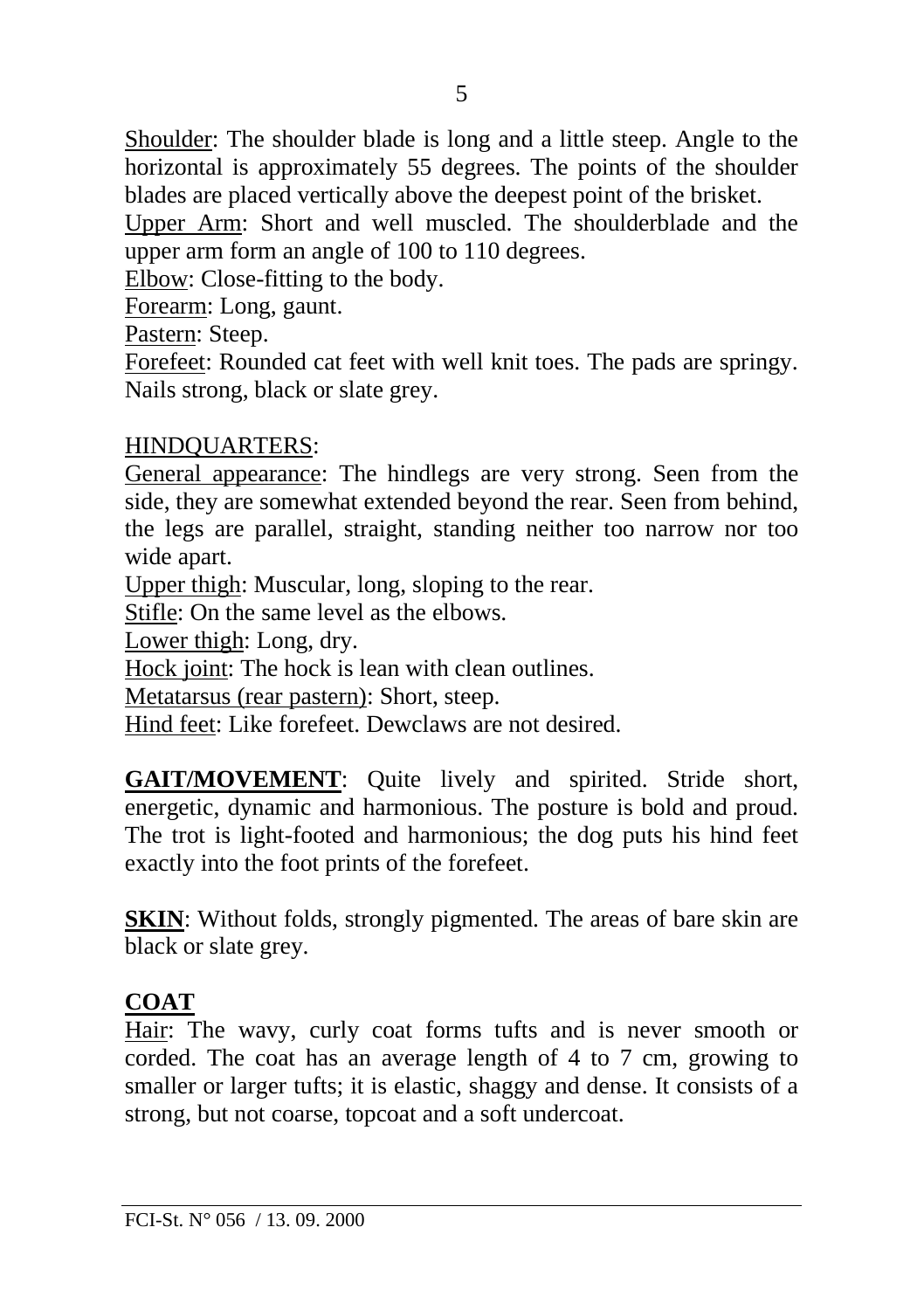The dense, wiry protective hairs of medium length on the ears grow upwards. The eyes and the foreface are free of long hair. The desired coat preparation is achieved by hand trimming. Smaller corrections, done with scissors on head and legs, are possible. Preparing the entire coat with scissors is not desirable.

Colour:

- Grey in various shades (normally, the colour at birth is black, turning grey with time).
- Black.
- Fawn (fakó). Primary colours: red, yellow, cream (a trace of black or grey and a distinct mask are desirable).

A white mark on the chest less than 3 cm in diameter and/or a white line on the toes are not faulty.

• White.

The coat colour must always be intense and solid.

# **SIZE AND WEIGHT**:

Height at the withers:

Dogs: 41 to 47 cm; Ideal height: 43 to 45 cm. Bitches: 38 to 44 cm; Ideal height: 40 to 42 cm.

Weight:

| Dogs:    | 10 to 15 kg; Ideal weight: 12 to 13 kg. |
|----------|-----------------------------------------|
| Bitches: | 8 to 13 kg; Ideal weight: 10 to 11 kg.  |

**FAULTS**: Any departure from the foregoing points should be considered a fault and the seriousness with which the fault should be regarded should be in exact proportions to its degree and its effect upon the health and welfare of the dog.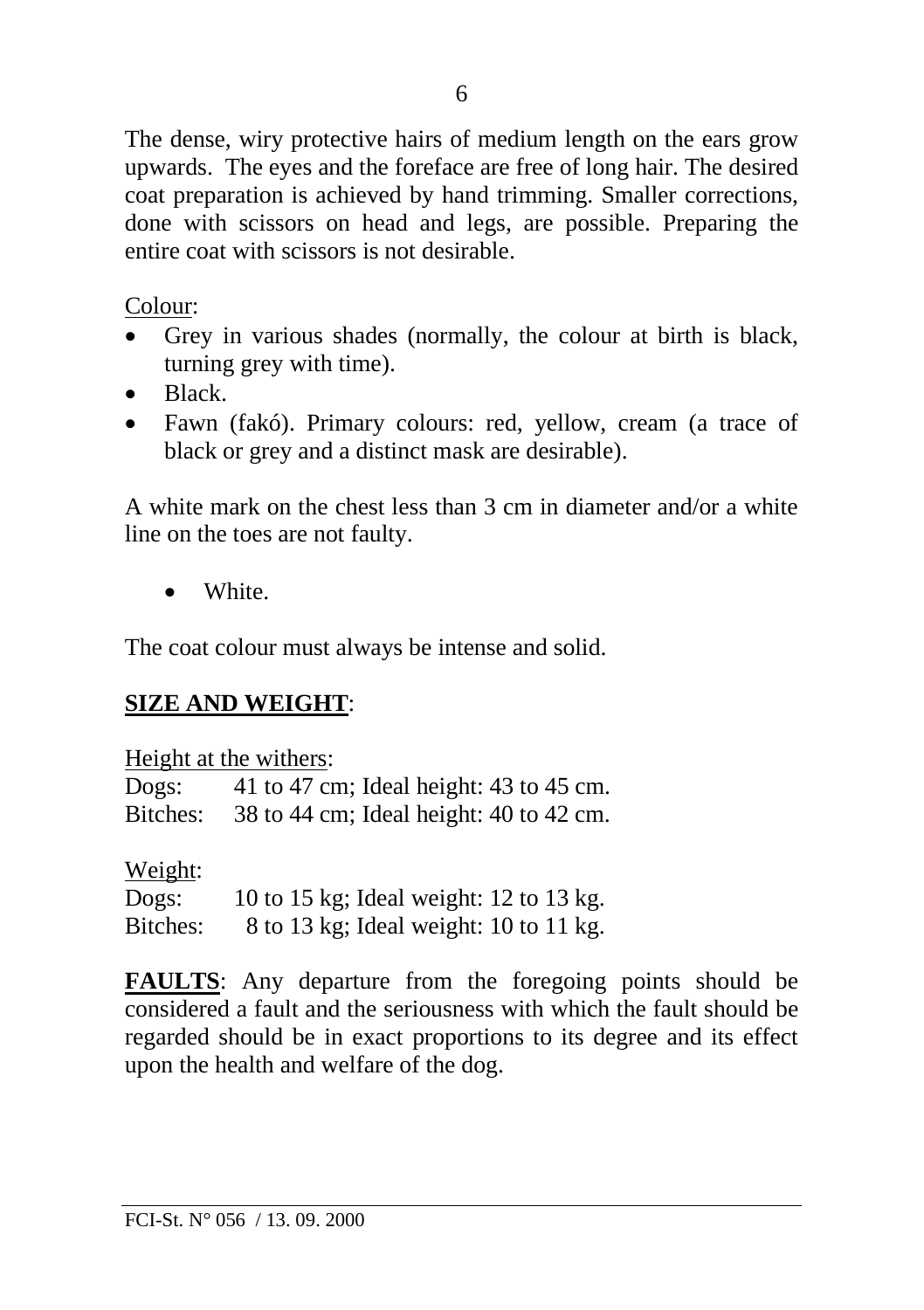### **DISQUALIFYING FAULTS**:

- Aggressive of overly shy dogs.
- Any dog clearly showing physical or behavioural abnormalities.
- Round, Puli-like head. Foreface shorter than 40 % of the total length of head
- Strongly defined stop.
- One or more missing teeth (incisors, canines, premolars 2-4, molars 1-2). More than two missing PM1. The M3 are disregarded.
- Over- or undershot mouth, wry mouth.
- Completely upright prick ears. Ears pendant from base or carried unevenly.
- Short smooth coat. Long, very matted, sticking out or dull coat.
- Chocolate coloured, multicoloured coat. All uniform, clearly defined patches (i.e. tan markings, mantle forming marking).

Size deviating from the height limits given by the standard.

# **NB**:

- Male animals must have two apparently normal testicles fully descended into the scrotum.
- Only functionally and clinically healthy dogs, with breed typical conformation should be used for breeding.